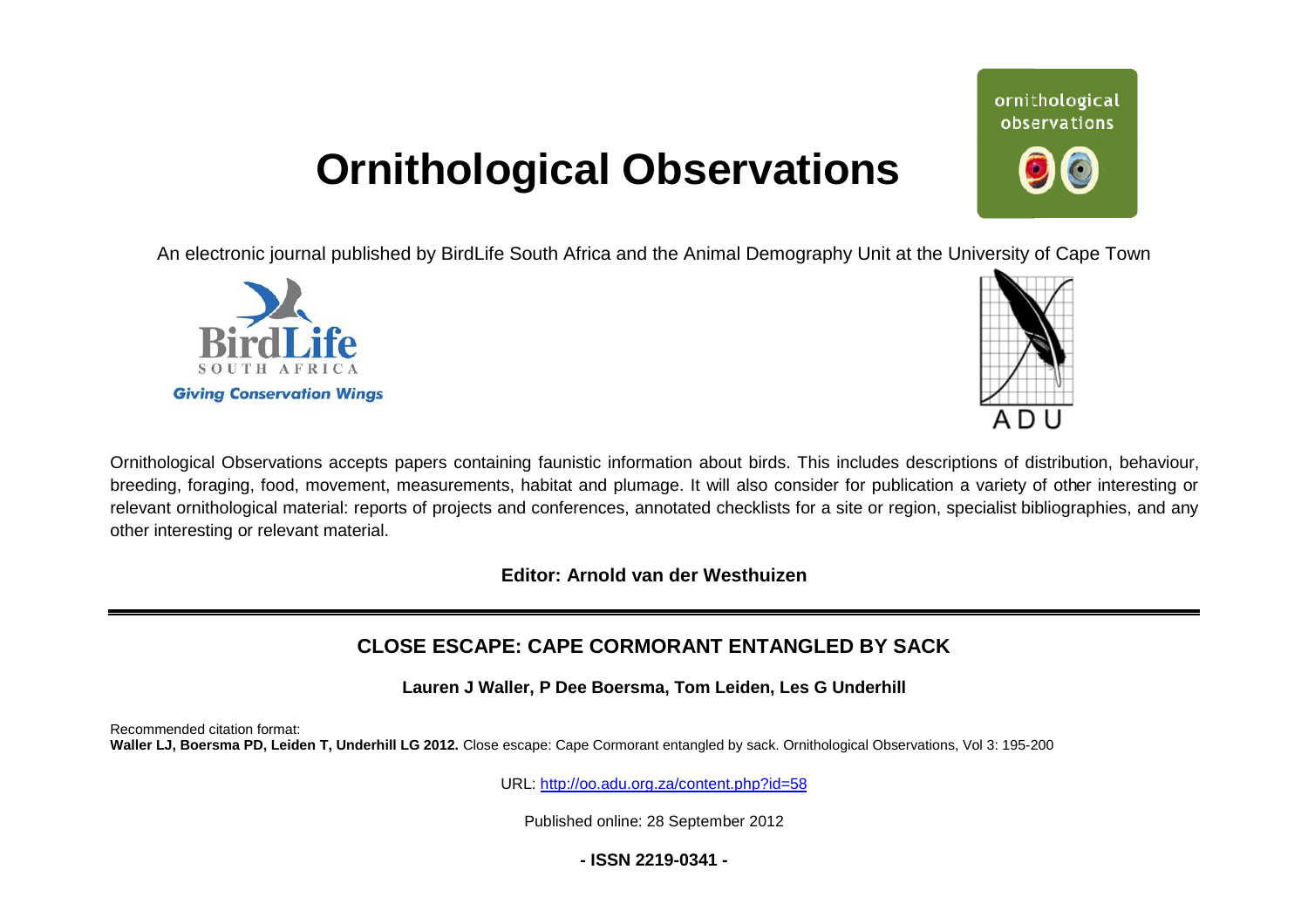

## **CLOSE ESCAPE: CAPE CORMORANT ENTAN ENTANGLED BY SACK**

*Lauren J Waller1,2 , P Dee Boersma<sup>3</sup> , Tom Leiden4, Les G Underhill 2 \**

 Cape Nature, 17th Avenue, Voelklip, Hermanus, 7300 South Africa Animal Demography Unit, Department of Zoology, University of Cape Town, Rondebosch, 7701 South Africa Wadsworth Endowed Chair in Conservation Science, Department of Biology, University of Washington, Seattle WA 98195-1800, USA Leiden Conservation Foundation, Pepper Pike, OH 44124 1800, 44124-5353

\* Corresponding author: [les.underhill@uct.ac.za](mailto:les.underhill@uct.ac.za)

This short note continues a theme initiated by Oschadleus (2012), who reviewed the deaths of weavers entangled with the threads of discarded fabric woven into nests, and continued by Robinson *et al*. (2012) who reported on the death of a Bank Cormorant *Phalacrocorax neglectus* chick entangled by nylon fishing line which its parents had incorporated into its nest on Robben Island. The incident reported here took place on Dyer Island, Western Cape, South Africa – this island is one of South Africa's breeding platforms for seabirds. It is a CapeNature reserve and was selected as an Important Bird Area (Barnes 1999).

At 11:57 on 8 September 2012, while undertaking an inspection of part of the coastline of Dyer Island we encountered a Cape Cormorant *Phalacrocorax capensis* dragging a large brown object (Fig. 1). The bird dragged the object a distance of c. 15 run after and caught. It was unable to fly. re reserve and was selected as an<br>99).<br>2, while undertaking an inspection of<br>rr Island we encountered a Cape<br>ensis dragging a large brown object<br>pject a distance of c. 15 m before was

Closer inspection revealed a sack made of closely woven plastic, with frayed edges (Fig. 2). The dry mass of sack was 80 g. When the material was wet, and the sack was not holding any water, its mass was 210 g. Its dimensions were 37 cm × 80 cm (Fig. 2). The average mass of a Cape Cormorant is about 1.2 kg (Berry 1976).

The sack was attached to the bird's right wing (Fig. 1). The sack must have been lost at sea, and the bird had become entangled with a loose thread which had pulled tight over the wrist of the wing. The attachment was clearly accidental, not deliberate. Fortunately, the wing was attached at the closed end of the sack (right hand end of sack in Fig. 2, see also Fig. 1), otherwise the drag caused by a full sack of water would have exhausted the bird rapidly.

We removed the sack by cutting through the thread that had encircled the wing (Fig. 3). There were no external injuries; the sack had not been attached to the bird for long enough to chafe through the skin and cause a wound. But there was extensive bruising on the leading edge of the wing along a 5 cm section of the wing where the bag was attached (Fig. 4). Although the feathers of the wing had been displaced, there was no obvious damage to them. The bird was thin; the keel was prominent. We took the decision to release the bird immediately, rather than put it through rehabilitation. It swam away strongly, but did not fly. We do not know the subsequent fate of the bird. ned at the closed<br>see also Fig. 1), c<br>buld have exhaust<br>he sack by cutt<br>ng (Fig. 3). There<br>ttached to the bire<br>see a wound. But<br>the wing along a<br>ed (Fig. 4). Altho

The sack is of a design widely used by poachers of abalone *Haliotis midae* along the coastline of the Western Cape, including around Dyer Island and the adjacent mainland. The illegal harvesting of abalone in South African coastal waters has been rife since the early 1990s (Hauck & Sweid 1999). There is of course no proof that this particular bag was discarded by abalone poachers.

This incident highlights once again the hazards that discarded objects cause in the marine environment.

**<sup>-</sup> oo0oo -**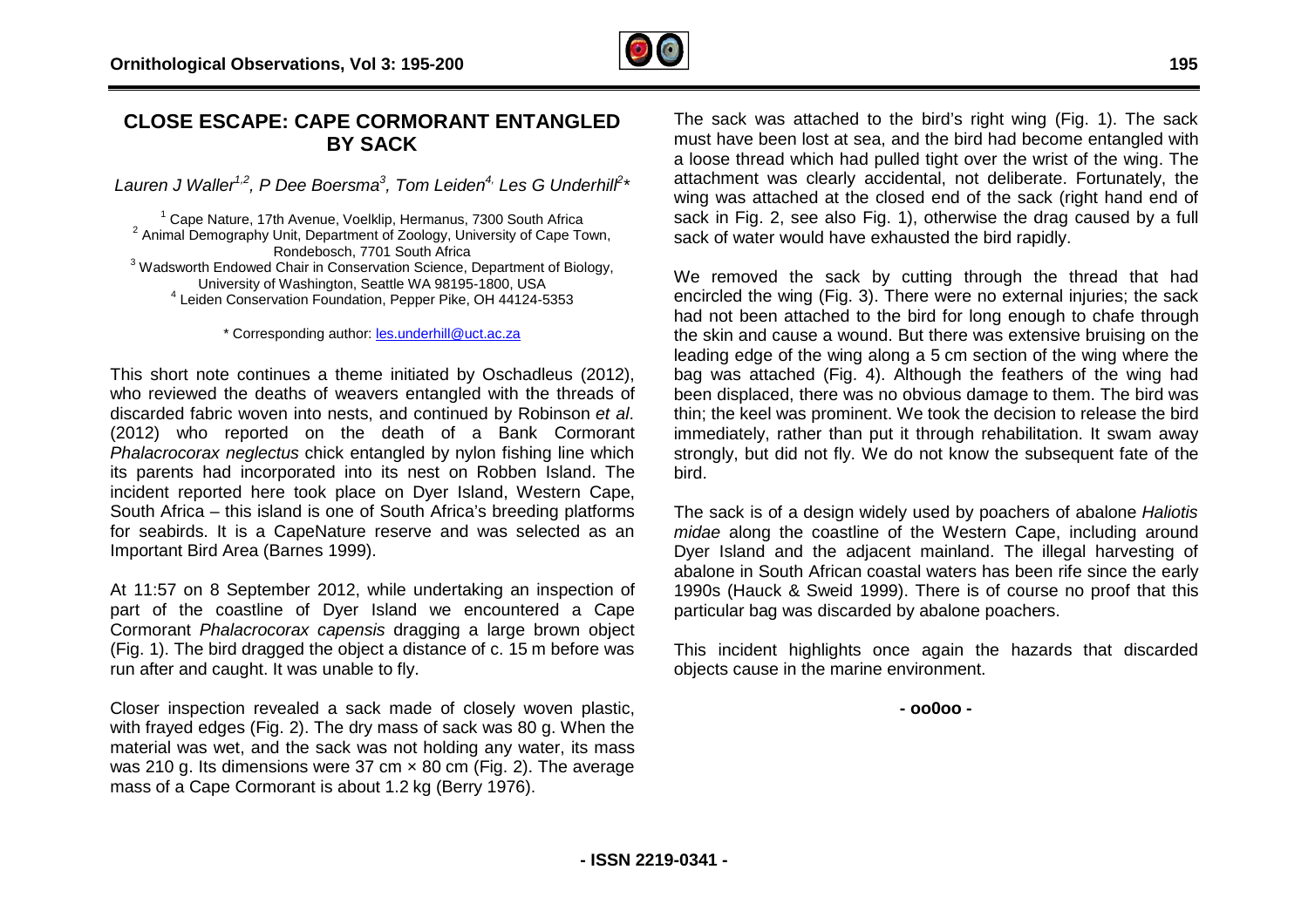

### **Acknowledgements**

Dee Boersma's visit to South Africa was sponsored by a grant from the Visiting Scholars' Fund of the University of Cape Town to Les Underhill. The study visit to Dyer Island was undertaken as part of routine delivery of stores to the CapeNature wardens on the island. We are grateful to Deon Geldenhuys, CapeNature, for facilitating this visit. The study visit to Dyer Island was undertaker<br>
elivery of stores to the CapeNature wardens or<br>
rateful to Deon Geldenhuys, CapeNature, for face<br> **es**<br> **KN 1998.** Important Bird Areas of the Western<br>
N (ed.) Important Bird

#### **References**

**Barnes KN 1998.** Important Bird Areas of the Western Cape. In: Barnes KN (ed.) Important Bird Areas of Southern Africa. BirdLife South Africa, Johannesburg: 219–267.

**Berry HH 1976.** Physiological and behavioural ecology of the Cape Cormorant *Phalacrocorax capensis*. Madoqua 9(4): 5–55.

**Hauck M & Sweijd N 1999.** A case study of abalone poaching in South Africa and its impact on fisheries management. ICES Journal of Marine Science 56: 1024–1032.

**Oschadleus HD 2012.** Trapped! Weaver nests as death traps. Ornithological Observations 3: 38–43. <http://oo.adu.org.za/content.php?id=38>

**Robinson KJ, Meyer C, Underhill LG, Calder J 2012.** 88 hours of torture: Bank Cormorant chick entangled in fishing line dies. Ornithological Observations, Vol 3: <http://oo.adu.org.za/content.php?id=57> 188-194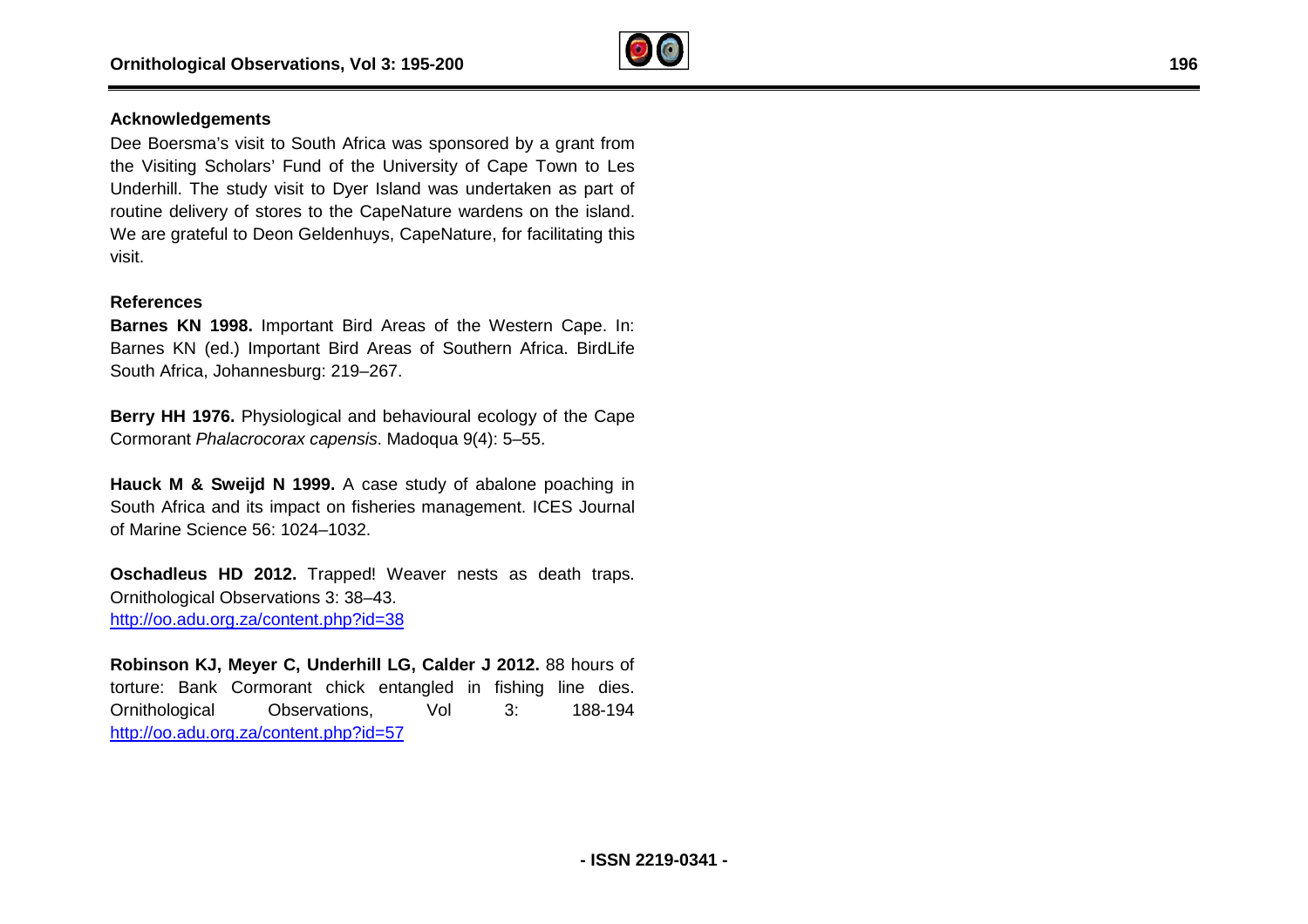



**Fig 1** - Cape Cormorant on Dyer Island, with wing entangled in sack typical of those used by abalone poachers.

**- ISSN 2219-0341 -**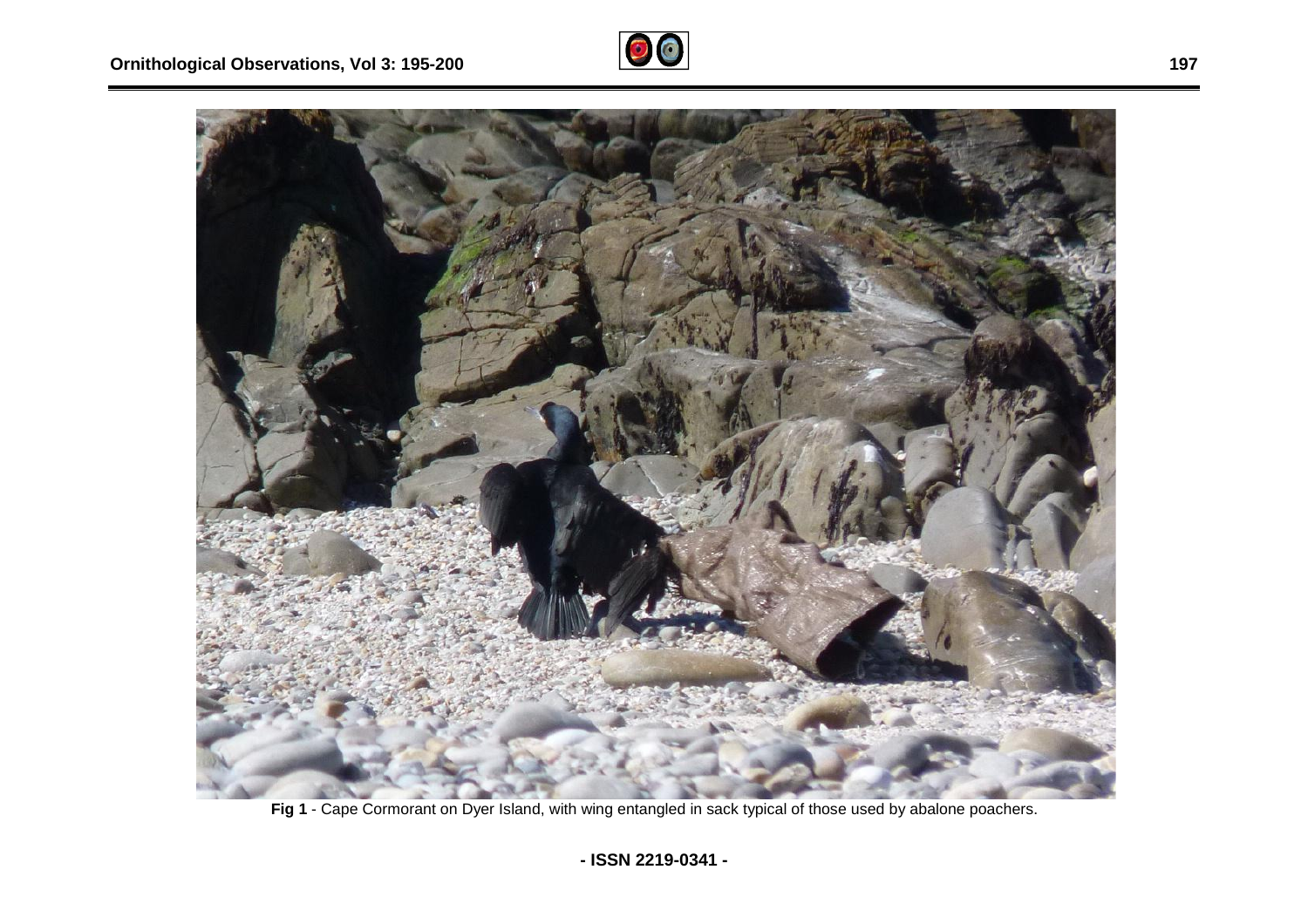



**Fig 2** - The sack which had been attached to the Cape Cormorant. The rule is 50 cm in length.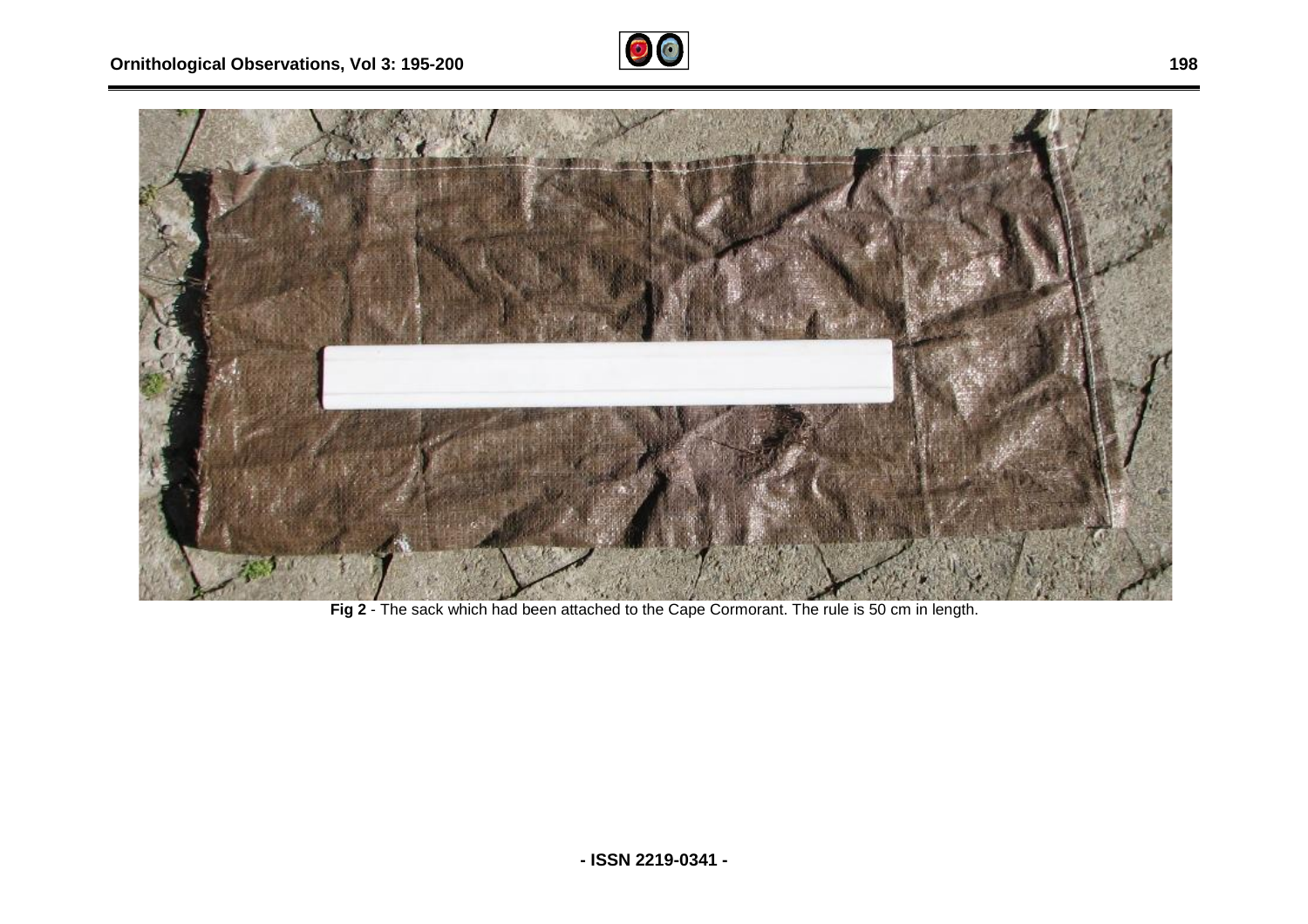



Fig 3 - Detail of entanglement of Cape Cormorant on Dyer Island. A pair of scissors were used to cut the loop of plastic thread.

**199**